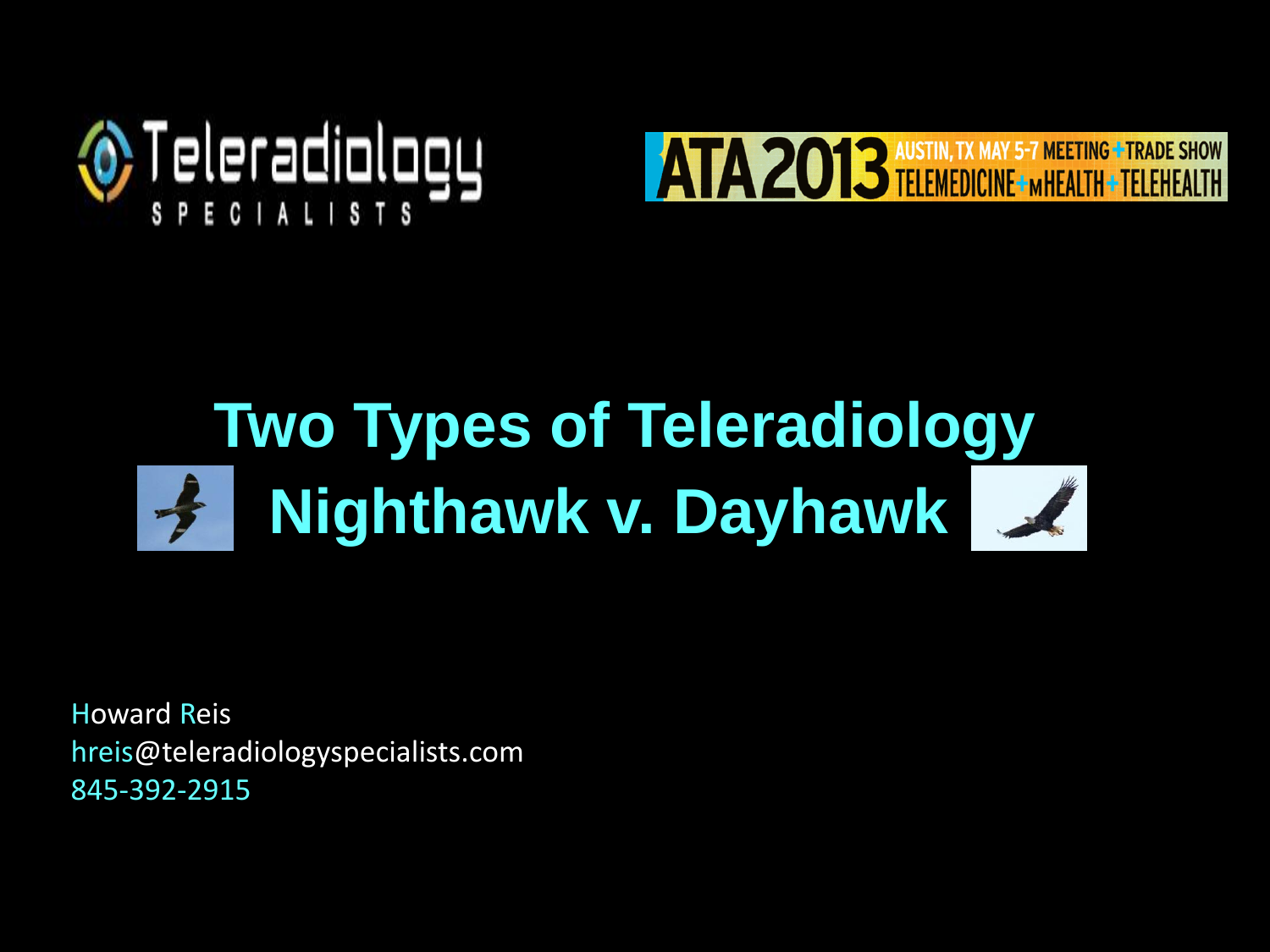# **In The Beginning…..**

- NightHawk<br>Radiology Services founded in 2001 to deliver radiology interpretations to U.S. hospitals by U.S. board certified radiologists from reading centers in Idaho, Switzerland and Australia
- NightHawk became the generic term for this service
- Currently there are over 100 commercial teleradiology providers with industry revenue over \$2 Billion
- While the company, NightHawk has been merged out of existence, the providers can be segmented into two types, NightHawks and DayHawks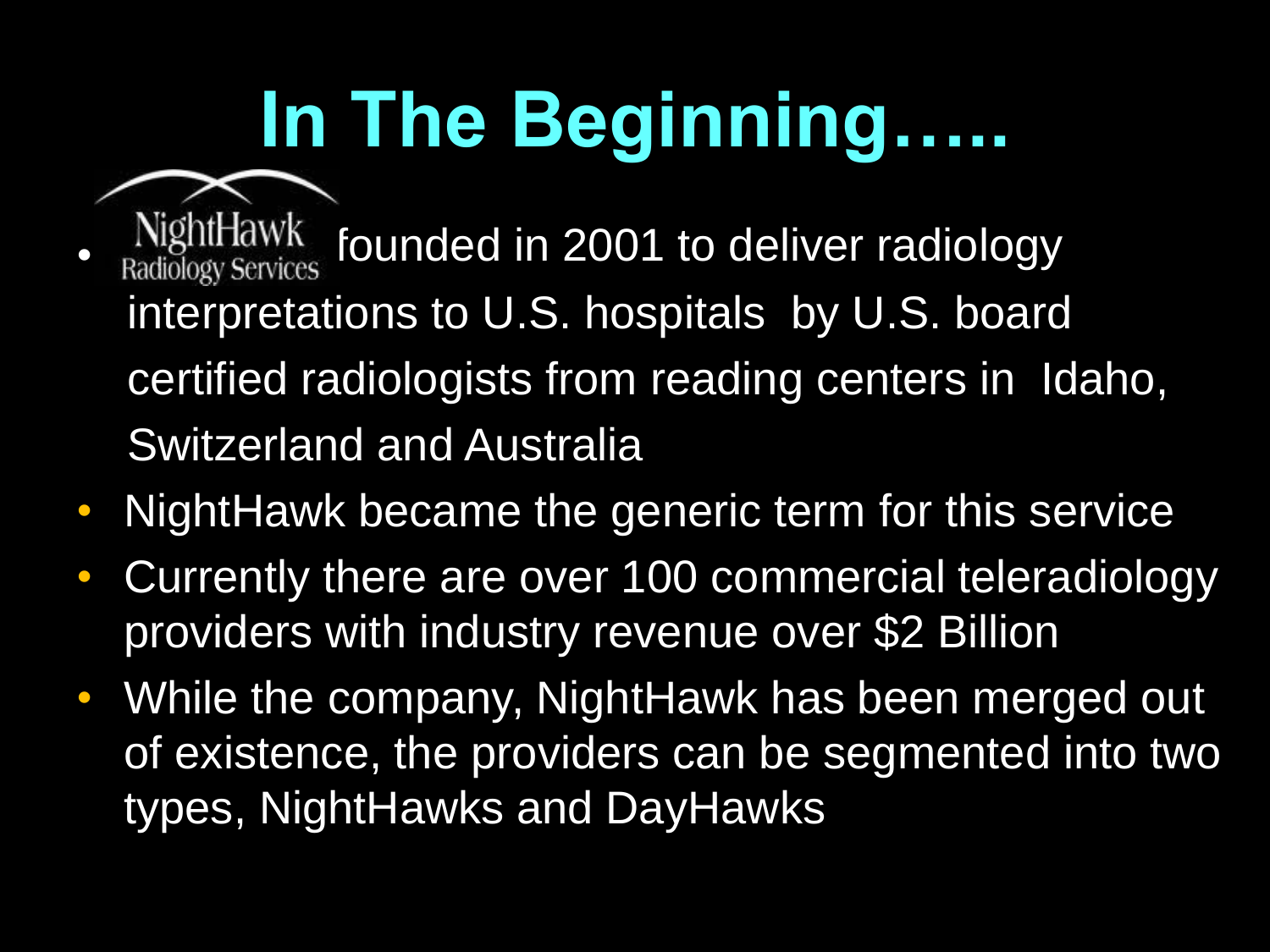# **Most Frequent Exam**

### **NightHawk Dayhawk**



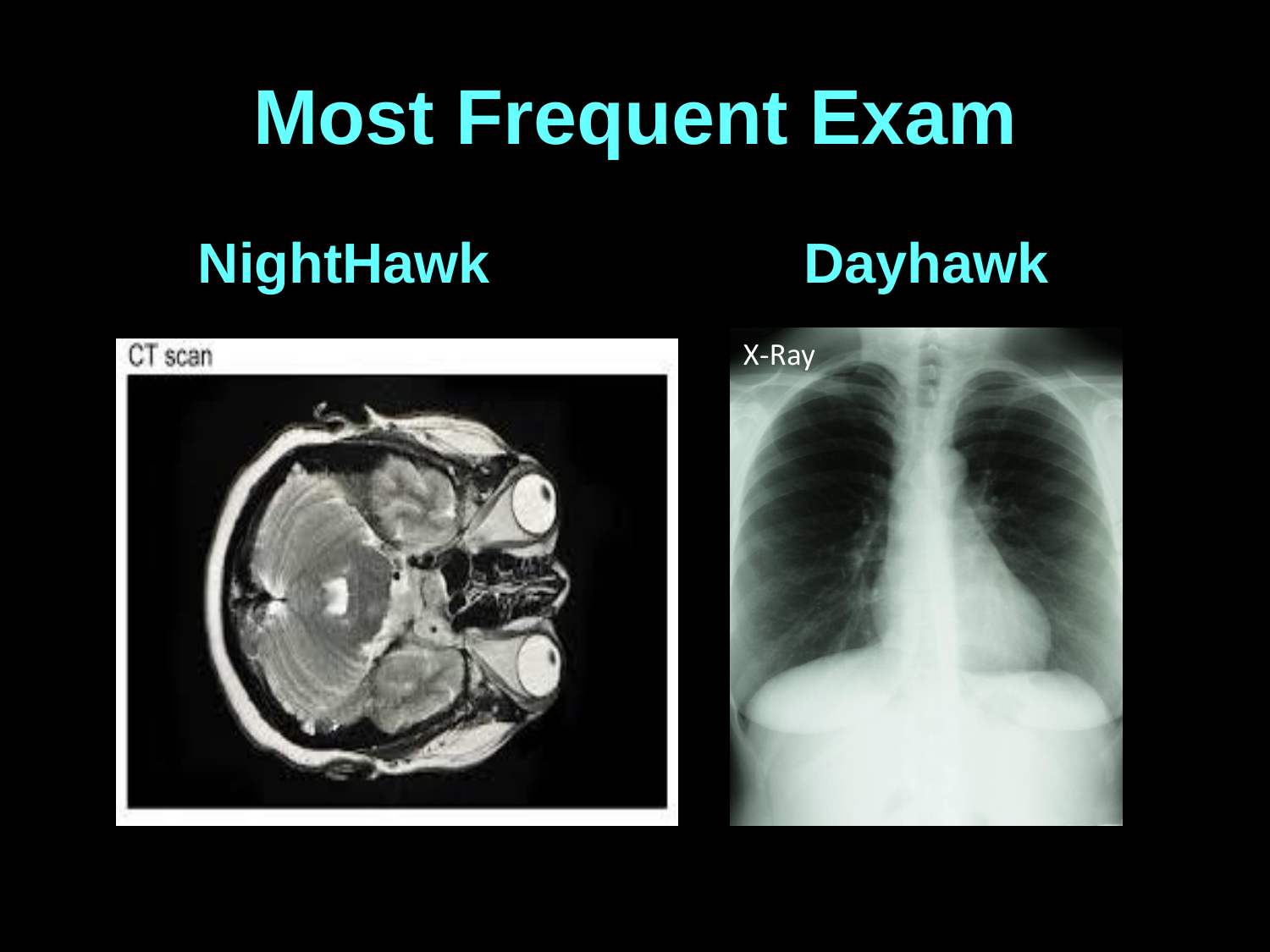# **Turnaround SLA**

## **NightHawk DayHawk**



#### 30min., 10 min for stroke 24 hrs., One hour for STATS

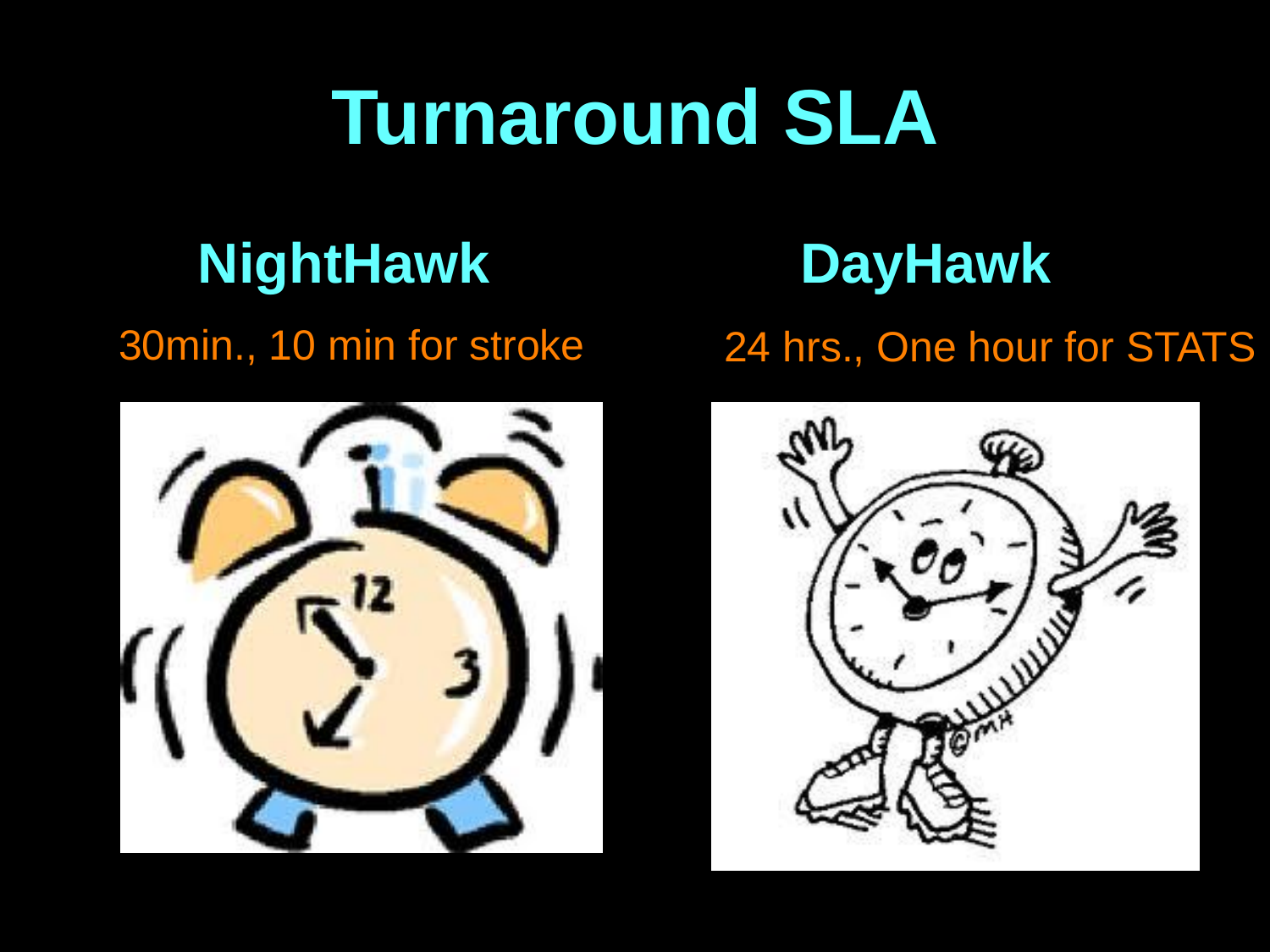# **Types of Reads or Reports**

## **NightHawk**

Final or Preliminary

- Over-read the next morning and converted to Finals
- Still used for diagnosis and treatment

|                                                                     | <b>General Hospital</b>                                                                                                                                                                                                                                                                          |                                                                                                        |
|---------------------------------------------------------------------|--------------------------------------------------------------------------------------------------------------------------------------------------------------------------------------------------------------------------------------------------------------------------------------------------|--------------------------------------------------------------------------------------------------------|
| <b>Preliminary Radiology Report</b>                                 |                                                                                                                                                                                                                                                                                                  | <b>VIRTUAL RADIOLOGIC"</b><br>B66-941-5695                                                             |
| Name:                                                               | Age: 20                                                                                                                                                                                                                                                                                          | Date: 10/7/08                                                                                          |
| <b>Requesting Physician:</b>                                        | <b>MEDIA:</b>                                                                                                                                                                                                                                                                                    | DOB:                                                                                                   |
| Procedure:<br>CT Abdomen & Pelvis                                   | Accession:<br>0100314000                                                                                                                                                                                                                                                                         | Number of Images<br>0.40                                                                               |
|                                                                     | Provided Clinical History: HISTORY: Left flank pain x 8 months, but worse<br>today; nausea, vomiting, hematochezia, possible hematuria, and constipation; HX, renal stones, HX, left<br>ureteroscopy, and laser lithotripsy. Prior of study done on 10/01/08 - images being sent for comparison. |                                                                                                        |
| <b>EXAM: CT abdomen and pelvis</b>                                  |                                                                                                                                                                                                                                                                                                  |                                                                                                        |
|                                                                     | HISTORY: Left flank pain x 8 months, but worse today: nausea, vorniting, hematochezia, possible<br>hematuria, and constipation; HX. renal stones, HX. left ureteroscopy, and laser lithotripsy. Prior ct<br>study done on 10/01/08 - images being sent for comparison.                           |                                                                                                        |
| COMPARISON: 10/01/2008                                              |                                                                                                                                                                                                                                                                                                  |                                                                                                        |
|                                                                     | TECHNIQUE: Axial images were obtained without intravenous or oral contrast.                                                                                                                                                                                                                      |                                                                                                        |
| <b>EINDINGS:</b>                                                    |                                                                                                                                                                                                                                                                                                  |                                                                                                        |
|                                                                     | There is no dilatation of the intrarenal collecting systems or ureters bilaterally. Several stones are<br>seen in the left kidney measuring up to 4 mm in size which are unchanged. There are also several                                                                                       | punctate hyperdensities in the right kidney which could represent tiny stones or possibly concentrated |
| urine in the renal papilla.                                         |                                                                                                                                                                                                                                                                                                  |                                                                                                        |
|                                                                     | No masses are seen in the liver, spleen, pancreas, adrenals, or kidneys. However, it should be noted<br>that lesions in the solid abdominal organs can be missed without intravenous contrast.                                                                                                   |                                                                                                        |
|                                                                     | No free peritoneal fluid is seen in the abdomen or pelvis. No pelvic mass is seen. No significant                                                                                                                                                                                                |                                                                                                        |
| bowel dilatation is identified.<br>appropriate action may be taken. | If a significant discrepancy is found between the prefiminary and final interpretations of this<br>study, please fax back this form with a copy of the official report or contact VFEC office so that                                                                                            | <b>QUALITY ASSURANCE</b><br>Interpretation:<br>Agree<br><b>Disagree</b>                                |
|                                                                     | VRC daytime administrative contact numbers:<br>Eas 952-935-2551 Telephone: 552-392-1100                                                                                                                                                                                                          | <b>Attered Patient Care:</b><br>More.<br><b>BAG</b>                                                    |

## **DayHawk**

#### Predominantly Finals

- Signed by reading radiologist and submitted for reimbursement
- Also includes incidental findings

| «FacilityName»                                                                                                                                                                                                                                                                                                                                                                                                                                                                                                                                                                                                                                                                                                                                                                                                                                                                                               |                                  |                     |
|--------------------------------------------------------------------------------------------------------------------------------------------------------------------------------------------------------------------------------------------------------------------------------------------------------------------------------------------------------------------------------------------------------------------------------------------------------------------------------------------------------------------------------------------------------------------------------------------------------------------------------------------------------------------------------------------------------------------------------------------------------------------------------------------------------------------------------------------------------------------------------------------------------------|----------------------------------|---------------------|
| <b>Final Radiology Report</b>                                                                                                                                                                                                                                                                                                                                                                                                                                                                                                                                                                                                                                                                                                                                                                                                                                                                                | <b>VIRTUAL RADIOLOGIC'</b>       | <b>RRA.041-5605</b> |
| Name:                                                                                                                                                                                                                                                                                                                                                                                                                                                                                                                                                                                                                                                                                                                                                                                                                                                                                                        | Age: -Age--Gender- M             | Date:               |
| BARREZ-                                                                                                                                                                                                                                                                                                                                                                                                                                                                                                                                                                                                                                                                                                                                                                                                                                                                                                      | <b>HUNGAL</b>                    | DOM:                |
| <b>Bludy: -PROCEDURE-</b>                                                                                                                                                                                                                                                                                                                                                                                                                                                                                                                                                                                                                                                                                                                                                                                                                                                                                    | Requesting Physician:            |                     |
| Accession:                                                                                                                                                                                                                                                                                                                                                                                                                                                                                                                                                                                                                                                                                                                                                                                                                                                                                                   | Images:                          |                     |
| Add't Studies:                                                                                                                                                                                                                                                                                                                                                                                                                                                                                                                                                                                                                                                                                                                                                                                                                                                                                               |                                  |                     |
| Provided Clinical History: Pt states he has sharp, aching, tingling, shooting pain in head. He was in a car<br>sccident nov. 2007                                                                                                                                                                                                                                                                                                                                                                                                                                                                                                                                                                                                                                                                                                                                                                            |                                  |                     |
| <b>MRI BRAIN</b>                                                                                                                                                                                                                                                                                                                                                                                                                                                                                                                                                                                                                                                                                                                                                                                                                                                                                             |                                  |                     |
| <b>TECHNIQUE:</b>                                                                                                                                                                                                                                                                                                                                                                                                                                                                                                                                                                                                                                                                                                                                                                                                                                                                                            |                                  |                     |
| Eat-sensitive and fluid-sensitive MR sequences of the brain were performed in orthogonal planes.<br>No prior studies are available for comparison.                                                                                                                                                                                                                                                                                                                                                                                                                                                                                                                                                                                                                                                                                                                                                           |                                  |                     |
| <b>FINDINGS:</b>                                                                                                                                                                                                                                                                                                                                                                                                                                                                                                                                                                                                                                                                                                                                                                                                                                                                                             |                                  |                     |
| There is mild diffuse cerebral atrophy present, consistent with this patient's age.<br>There is a well-circumscribed fluid intensity lesion in the anterior middle cranial fossa, measuring 2 cm x 1 cm<br>and consistent with a benign arachnoid ovst.<br>There is moderate diffuse volume loss in the anterior right frontal lobe cortex, suggesting mild<br>encephalomalacia from remote insult, most likely contusion. There is mild associated subcortical gliosis in this<br>reminn.<br>There is otherwise mild patchy increased signal intensity within the subcortical white matter, consistent with<br>chronic ischemic changes.<br>The ventricular system is normal in size and distribution.<br>There is no evidence of intracranial hemorrhage.<br>There is no abnormal diffusion weighted signal intensity to suggest an acute ischemic event.<br>There are no regions of abnormal enhancement. |                                  |                     |
| The pituitary gland and sella are normal.<br>The brainstern is normal.<br>The cranial nerves are normal.<br>The cerebellum is normal.<br>Normal intracranial flow voids are present.                                                                                                                                                                                                                                                                                                                                                                                                                                                                                                                                                                                                                                                                                                                         |                                  |                     |
|                                                                                                                                                                                                                                                                                                                                                                                                                                                                                                                                                                                                                                                                                                                                                                                                                                                                                                              | <b>CONFIDENTIALITY STATEMENT</b> |                     |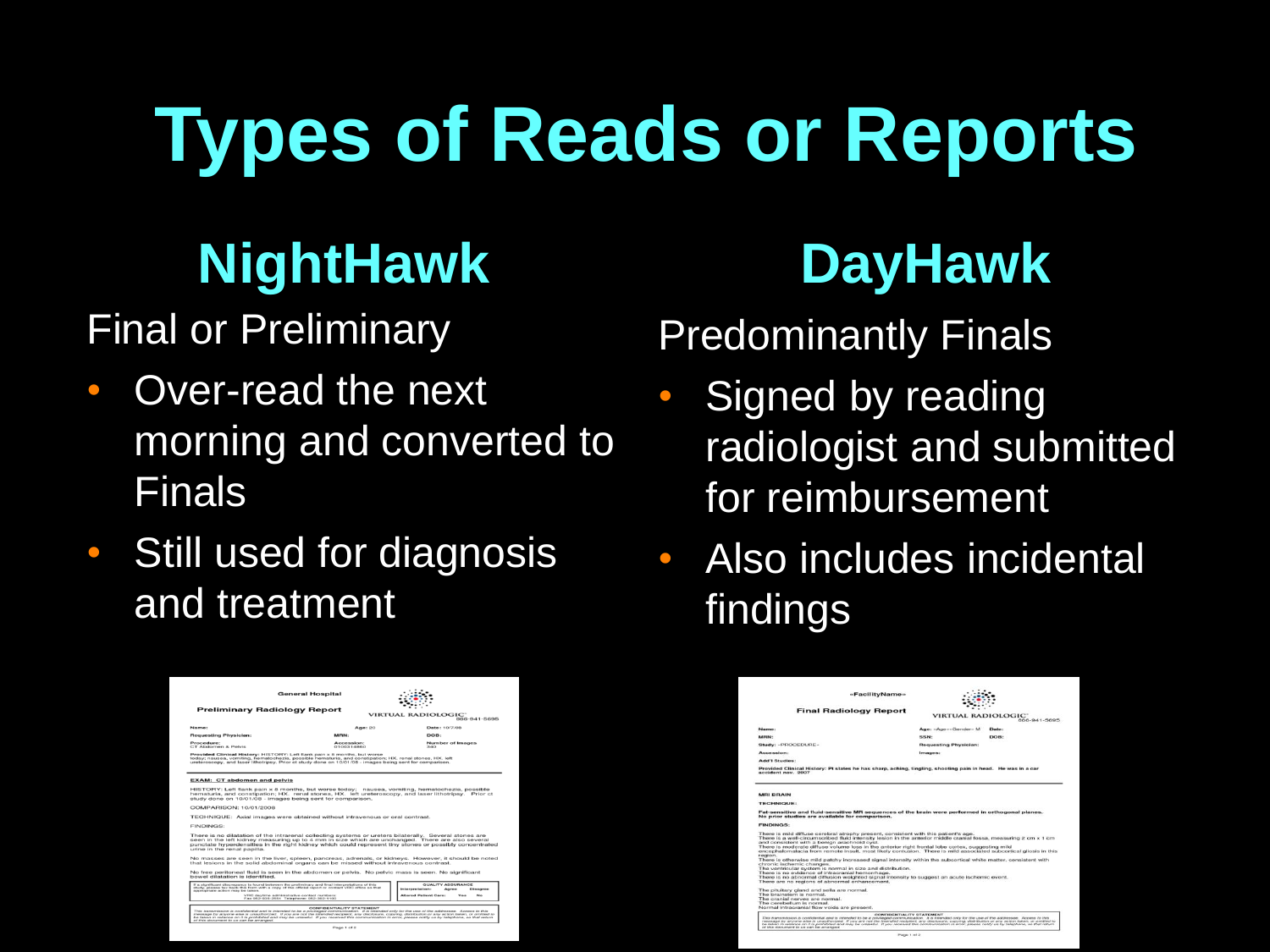# **Location Of Doctors**

# **NightHawk**

# **DayHawk**

Can Be Anywhere Domestic U.S. for U.S. Customers



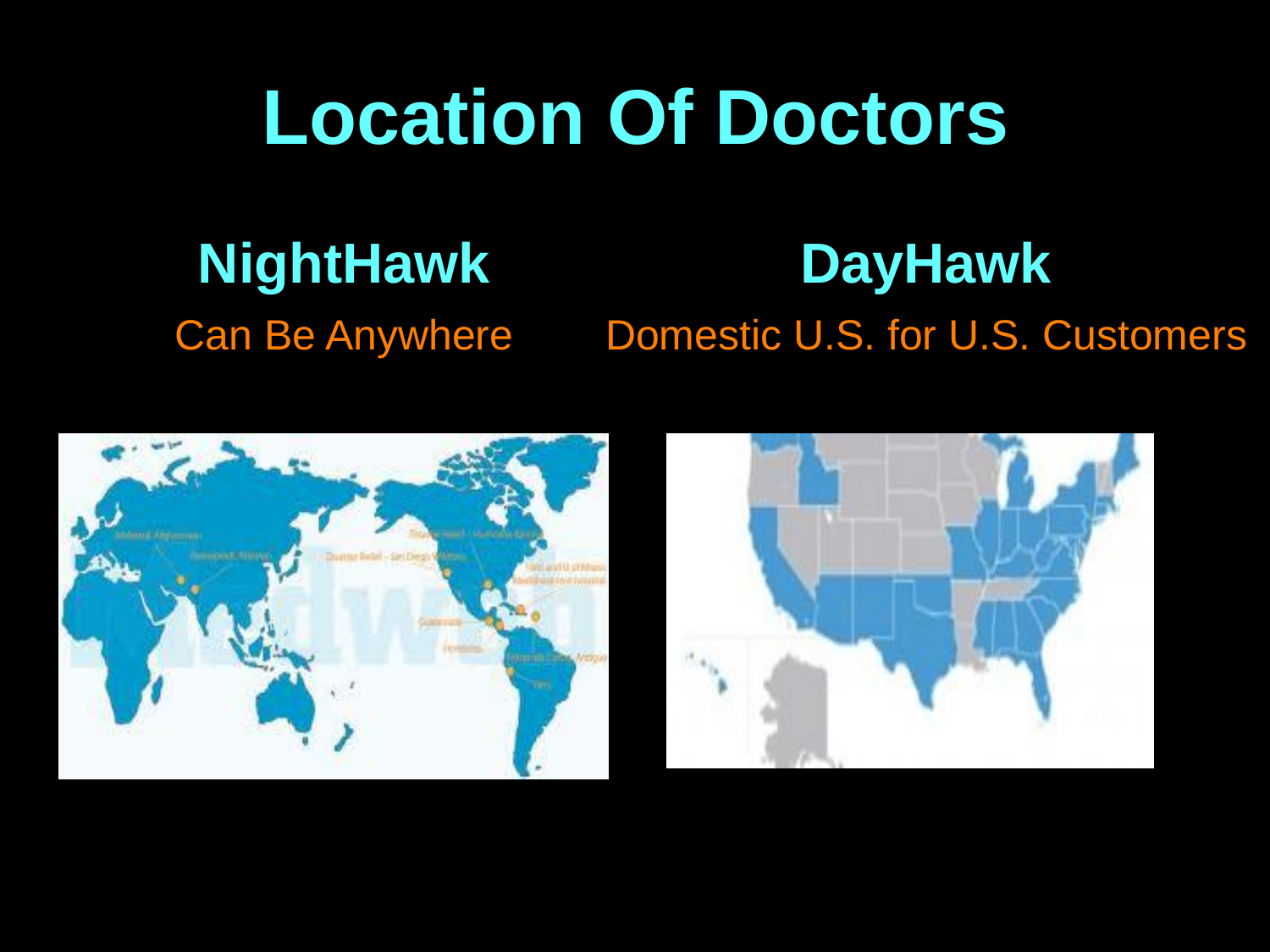# **Typical Customer**

## **NightHawk**

#### Hospitals/ Radiology Groups



### **DayHawk** Urgent Care/ IDTFs/ Mobile

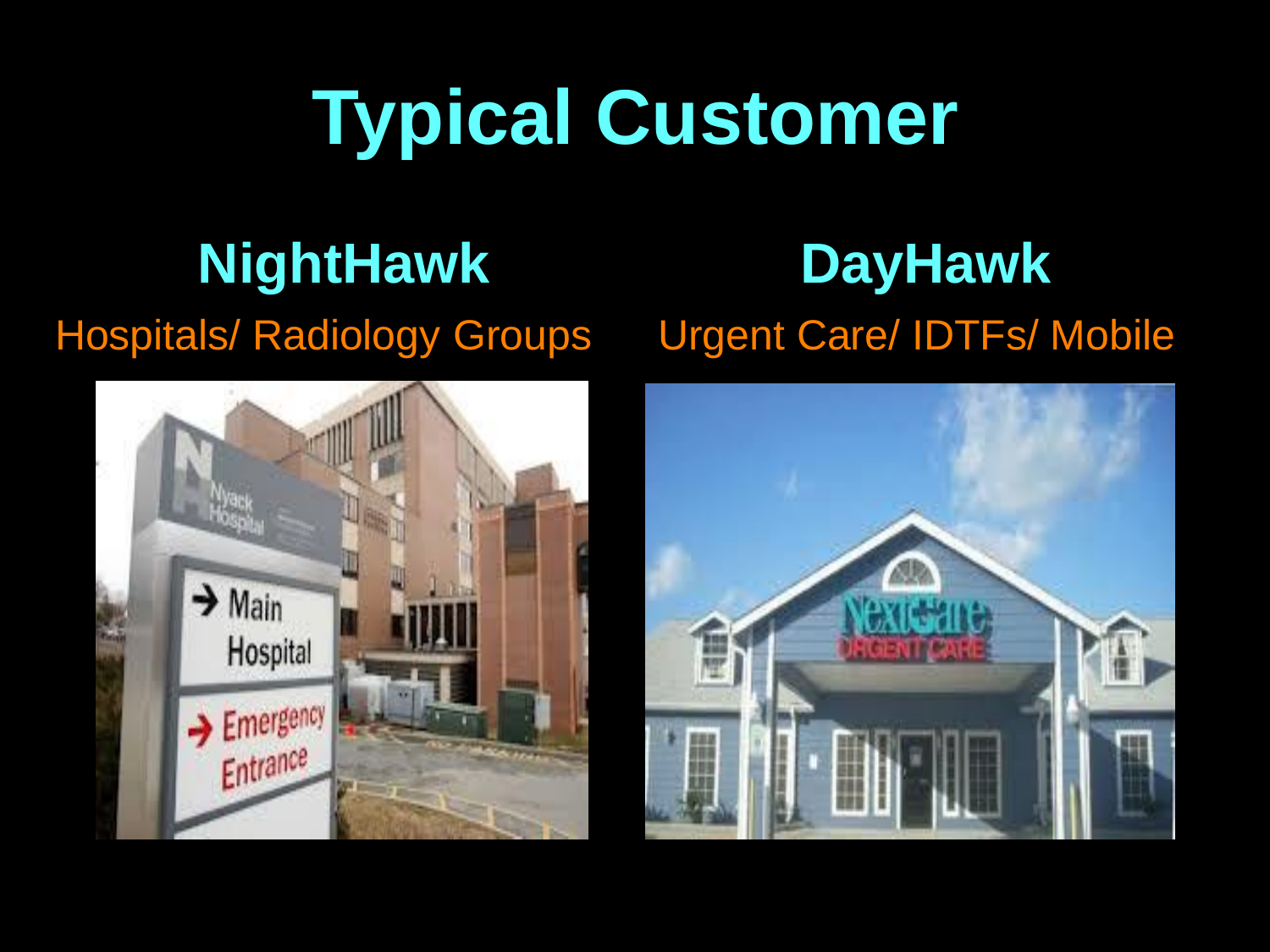# **On Site Coverage**

#### **NightHawk** Growing Trend

#### **DayHawk** Almost Never On Site

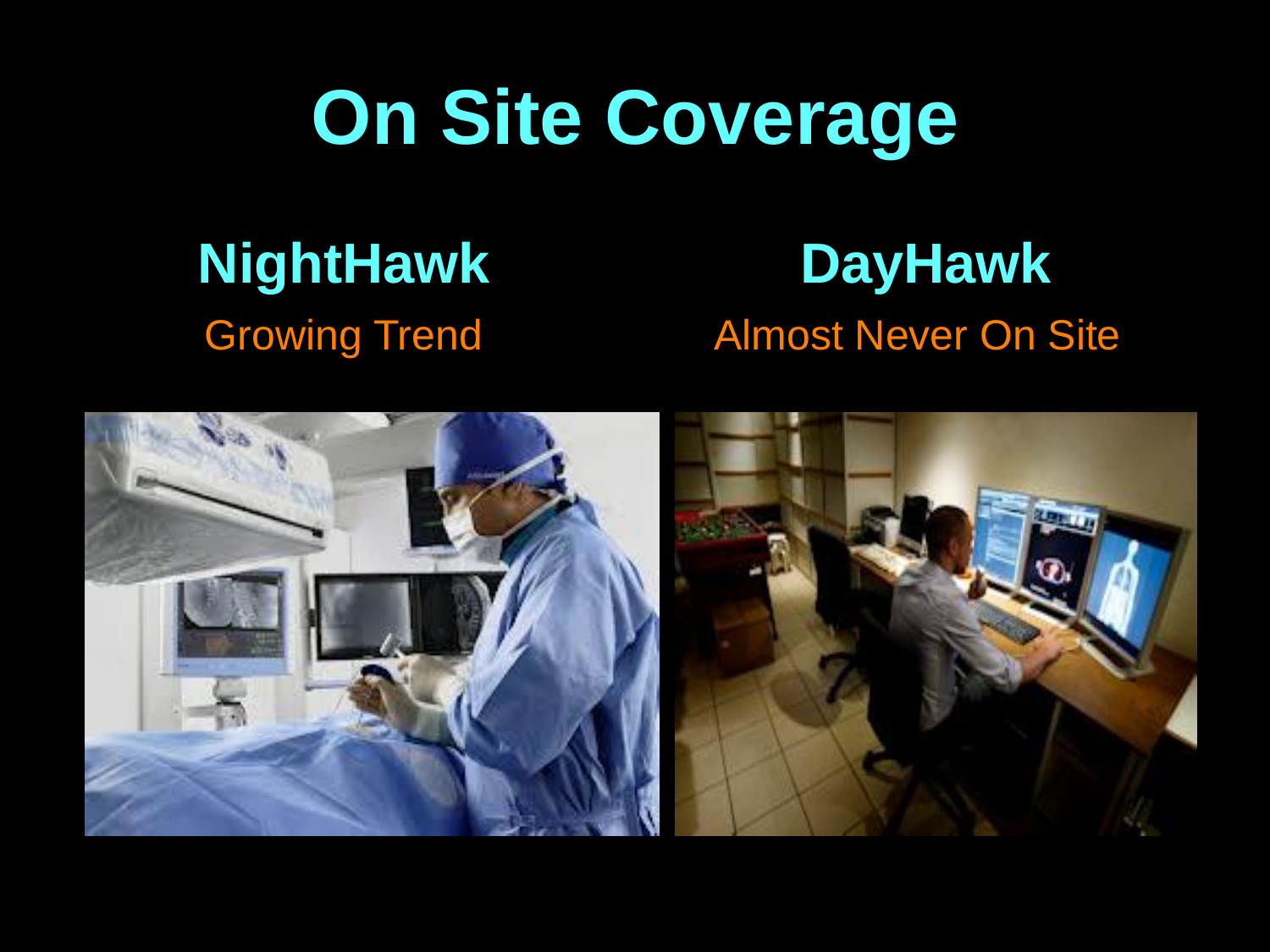# **Radiologist Compensation**



- **Salary plus incentive**
- Dedicated to single provider
- Premium for sub-specialists
- Company provides insurance
- Common platform
- Licensing plus credentialing





- **Pay per exam**
- Work for multiple providers
- Primarily general radiology
- Provides own insurance
- Uses multiple systems
- **Licensing**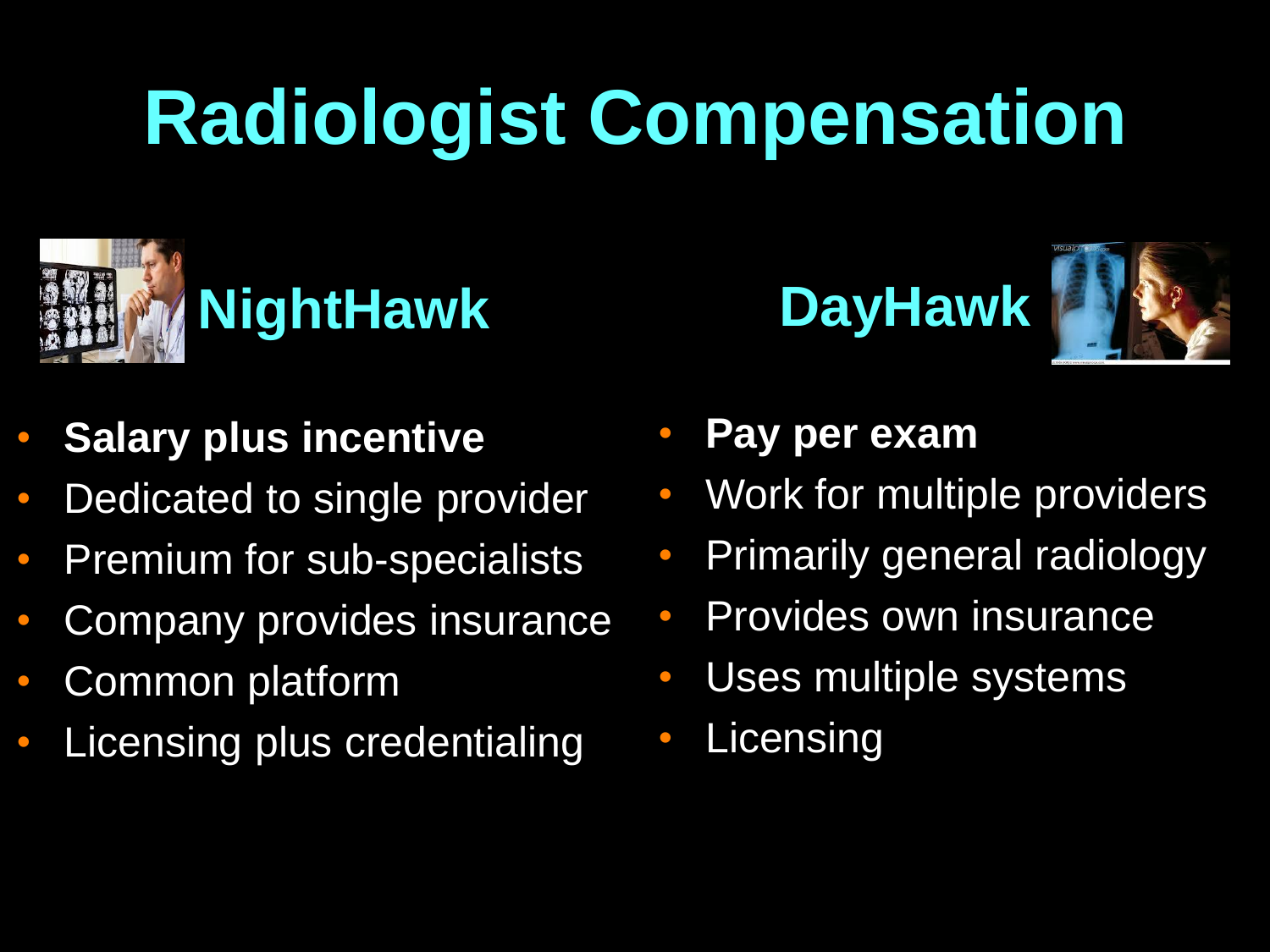# **Favorite Conferences**

## **NightHawk DayHawk**





URGENT CARE ASSOCIATION OF AMERICA AND URGENT CARE COLLEGE OF PHYSICIANS







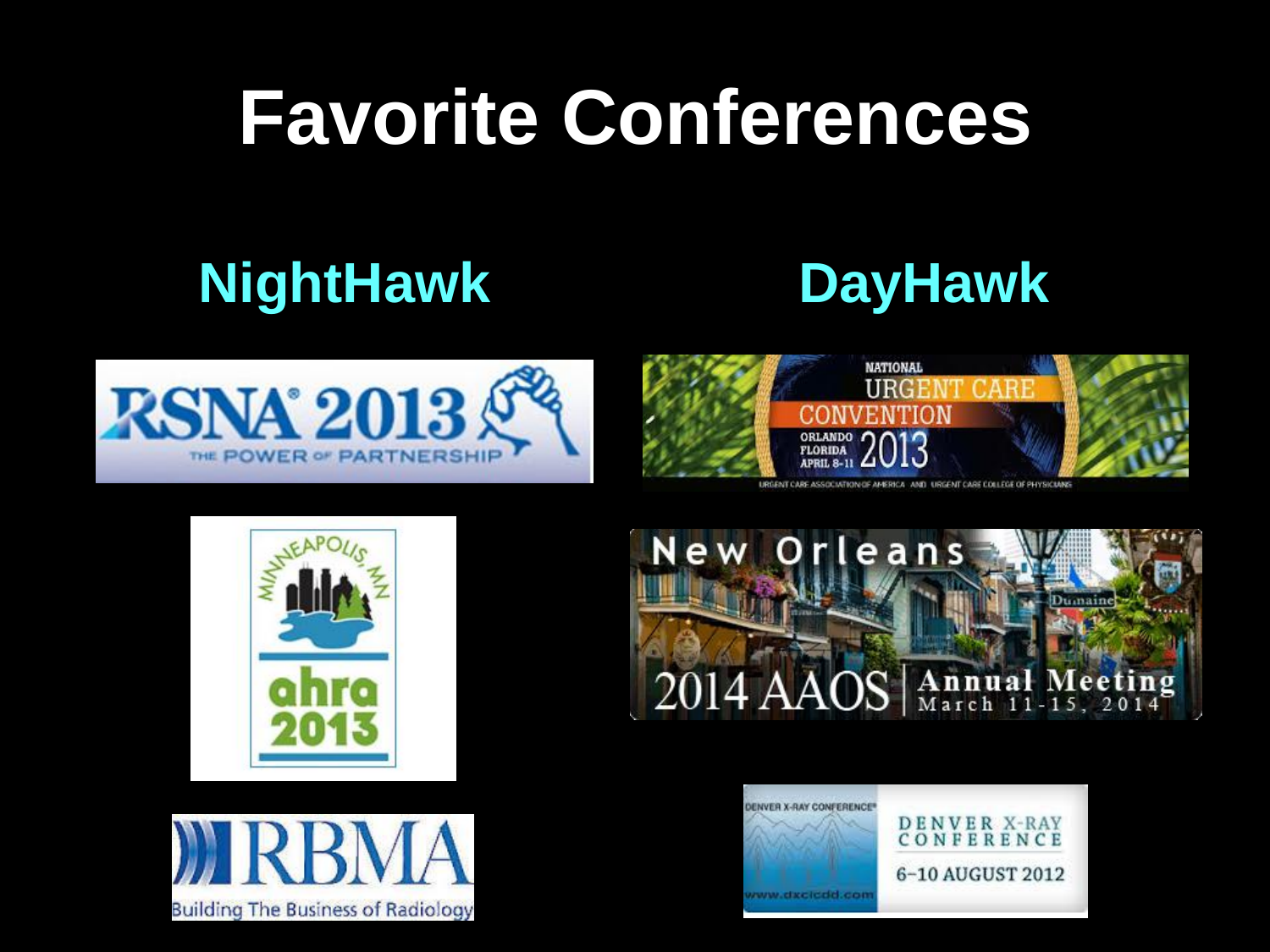# **NightHawk & DayHawk Similarities**

- **Very competitive pricing**
- Quality service (minimize misses)
- Quality service (Help Desk, IT Support)
- Advanced technology (Mobile Devices, Image Sharing, Image & Report Storage)
- Workflow is key to success
- Integration with electronic medical record (EMR)

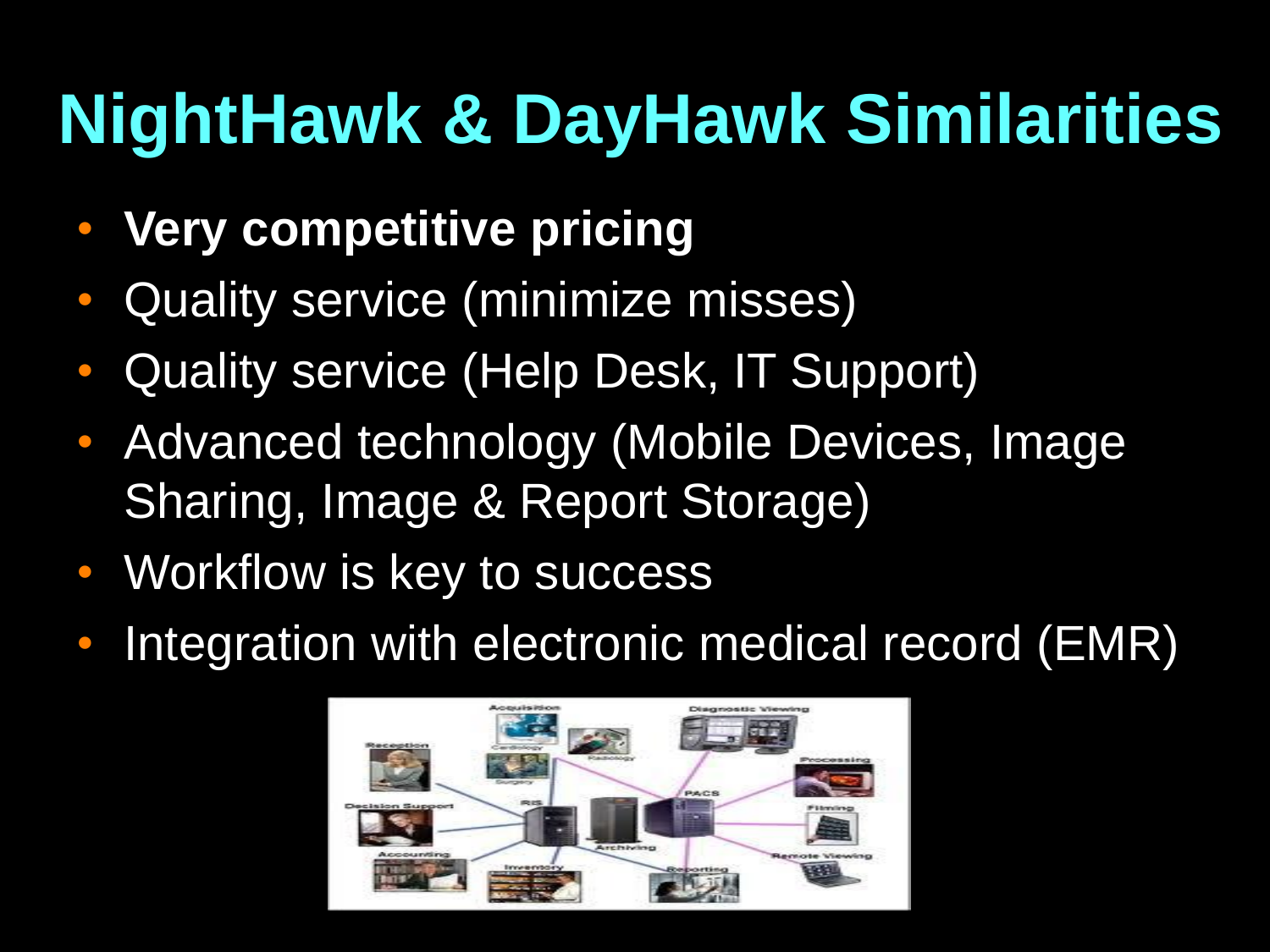# **Lessons For Telemedicine**

- Twelve years of commercial experience
- Major industry controversies
- Significant licensing challenges
- Declining prices vs. doctor's expectations
- **Extensive QA experience**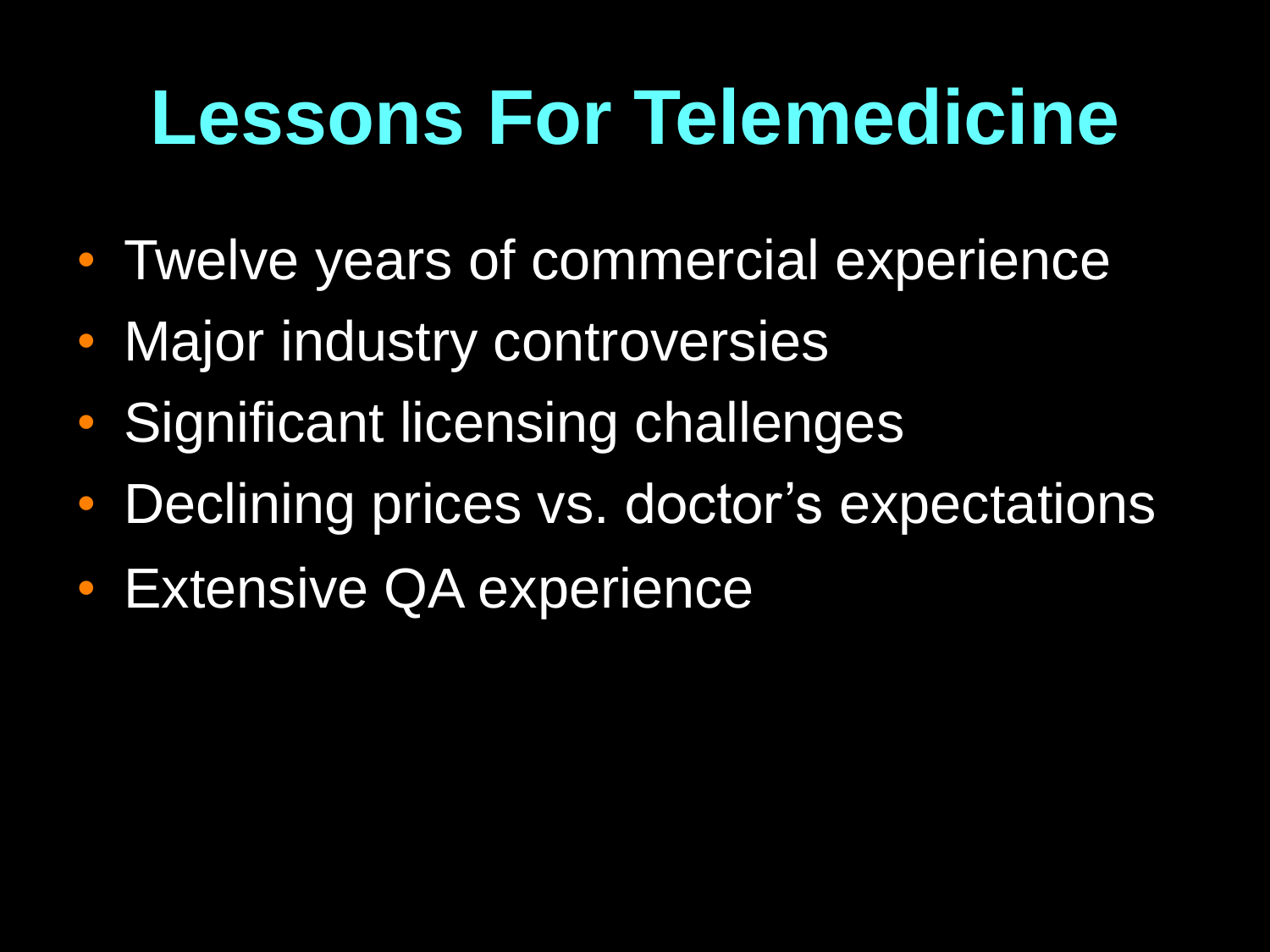# **Teleradiology & Telemedicine**

### **Opportunities For Working Together**

- Telestroke with Neuroradiology support
- Video camera in exam room for technologist training
- Radiologist consult with referring physician (needs Whiteboard)
- Live Consult with patient, referring physician and Radiologist (and family member)